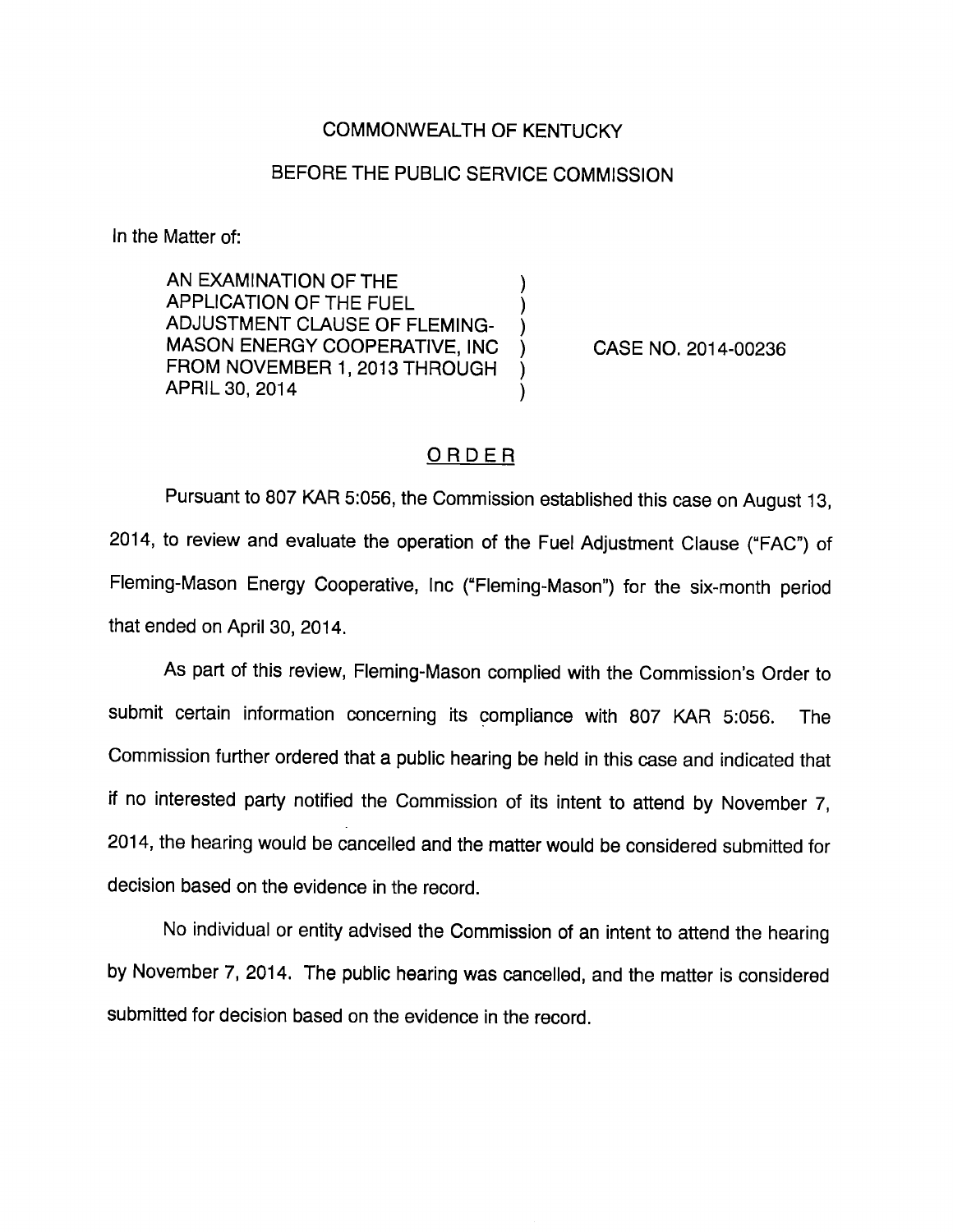The Commission, having considered the evidence in the record and being otherwise sufficiently advised, finds no evidence that Fleming-Mason has improperly calculated or applied its FAG charge.

IT IS THEREFORE ORDERED that the charges and credits applied by Fleming-Mason through the FAG for the period November 1, 2013, through April 30, 2014, are approved.

By the Commission

ENTERED JAN 3 0 2015 KENTUCKY PUBLIC SERVICE COMMISSION

**ATTES** Executive Director

Case No. 2014-00236